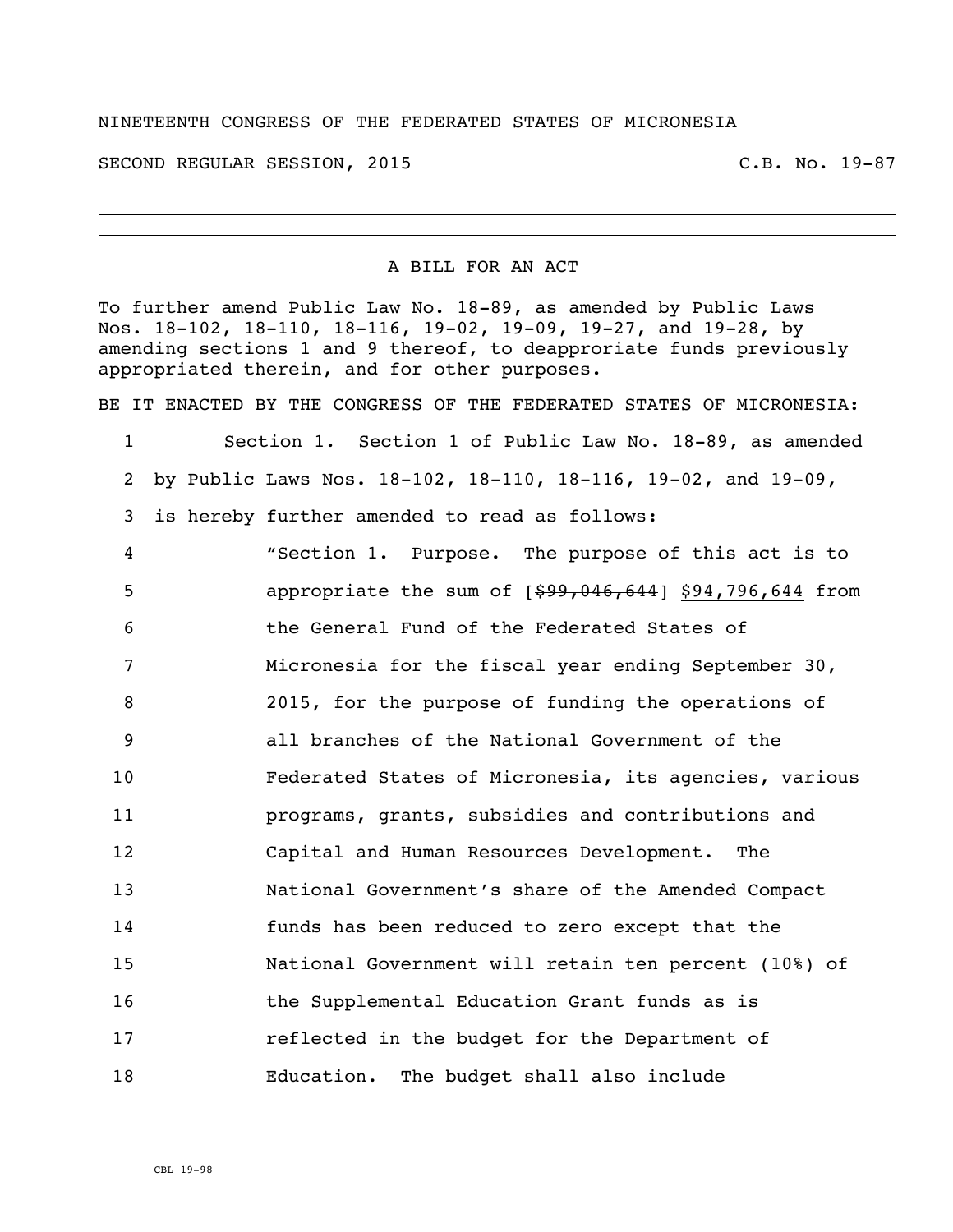C.B. No. 19-87

| $\mathbf{1}$   | appropriations for COM-FSM from sector grants as well         |
|----------------|---------------------------------------------------------------|
| $\overline{c}$ | as appropriations from amended Compact carry-over             |
| 3              | funds."                                                       |
| 4              | Section 2. Section 9 of Public Law No. 18-89, as amended      |
| 5              | by Public Laws Nos. 18-102, 18-110, 18-116, 19-02, 19-09, and |
| 6              | 19-27, is hereby further amended to read as follows:          |
| $\overline{7}$ | "Section 9. Capital and Human Resources Development.          |
| 8              | The sum of $[ $60, 142, 645] $55,892,645$ or so much          |
| 9              | thereof as may be necessary, is hereby appropriated           |
| 10             | from the General Fund of the Federated States of              |
| 11             | Micronesia for the fiscal year ending September 30,           |
| 12             | 2015, for the following capital improvements,                 |
| 13             | development programs, and projects and human                  |
| 14             | resources development. Of the total amount of funds           |
| 15             | appropriated herein, \$1,700,000 shall be deemed to           |
| 16             | come from funds available under the Compact Sector            |
| 17             | Grant for COM-FSM, and \$683,346 shall be available           |
| 18             | from the Supplemental Education Grant, and \$282,339          |
| 19             | will be available from amended Compact carry-over             |
| 20             | The sum appropriated by this section shall be<br>funds.       |
| 21             | apportioned as follows:                                       |
| 22             | (1) College of Micronesia - FSM.                              |
| 23             | (a) College of Micronesia-FSM $\ldots$ , \$ 3,800,000         |
| 24             | (\$1,700,000 shall come from the Compact                      |
| 25             | Sector Grant)                                                 |
|                |                                                               |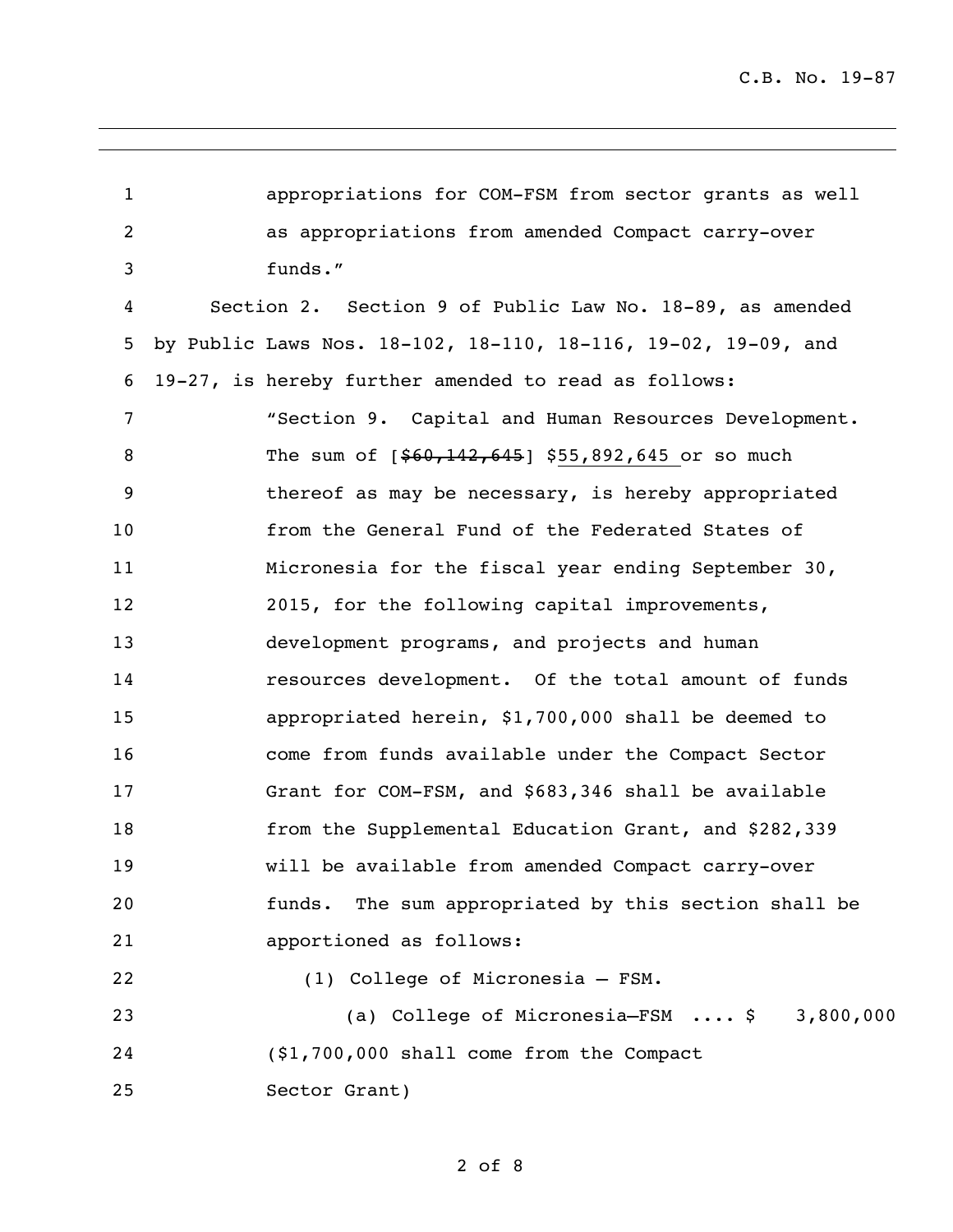C.B. No. 19-87

| $\mathbf 1$    | (b) FSM Fisheries and Maritime                       |
|----------------|------------------------------------------------------|
| $\overline{2}$ |                                                      |
| 3              | 683,346<br>$(c)$ COM-FSM SEG                         |
| 4              | (2) Department of Finance & Administration           |
| 5              | (a) Financial Advisor<br>$-0-$                       |
| 6              | Tax Financial Advisor<br>(b)<br>$-0-$                |
| 7              | (c) Tax Reform Project<br>$-0-$                      |
| 8              | (d)<br>Improvement of Financial Mgt. System<br>$-0-$ |
| 9              | (3) Department of Resources & Development            |
| 10             | (a) Establishment of FSM Assn. Chamber               |
| 11             | 67,000<br>of Commerce                                |
| 12             | (b) State Trade Fairs enhancing value                |
| 13             | addition<br>110,000                                  |
| 14             | 50,000                                               |
| 15             | (d) FSM Agriculture Census<br>$-0-$                  |
| 16             | (e) FSM Tour Development Framework<br>$-0-$          |
| 17             | SBDC Capacity Assessment  41,000<br>(f)              |
| 18             | National Trade Facilitation<br>(q)                   |
| 19             | $-0-$                                                |
| 20             | (h) Food Security Production<br>100,000              |
| 21             | (4) Department of Transportation,                    |
| 22             | Communications and Infrastructure.                   |
| 23             | (a) Outer Island Airport Improvement. 2,000,000      |
| 24             | (b) Capital Facilities                               |
| 25             | Rehabilitation.<br>95,000                            |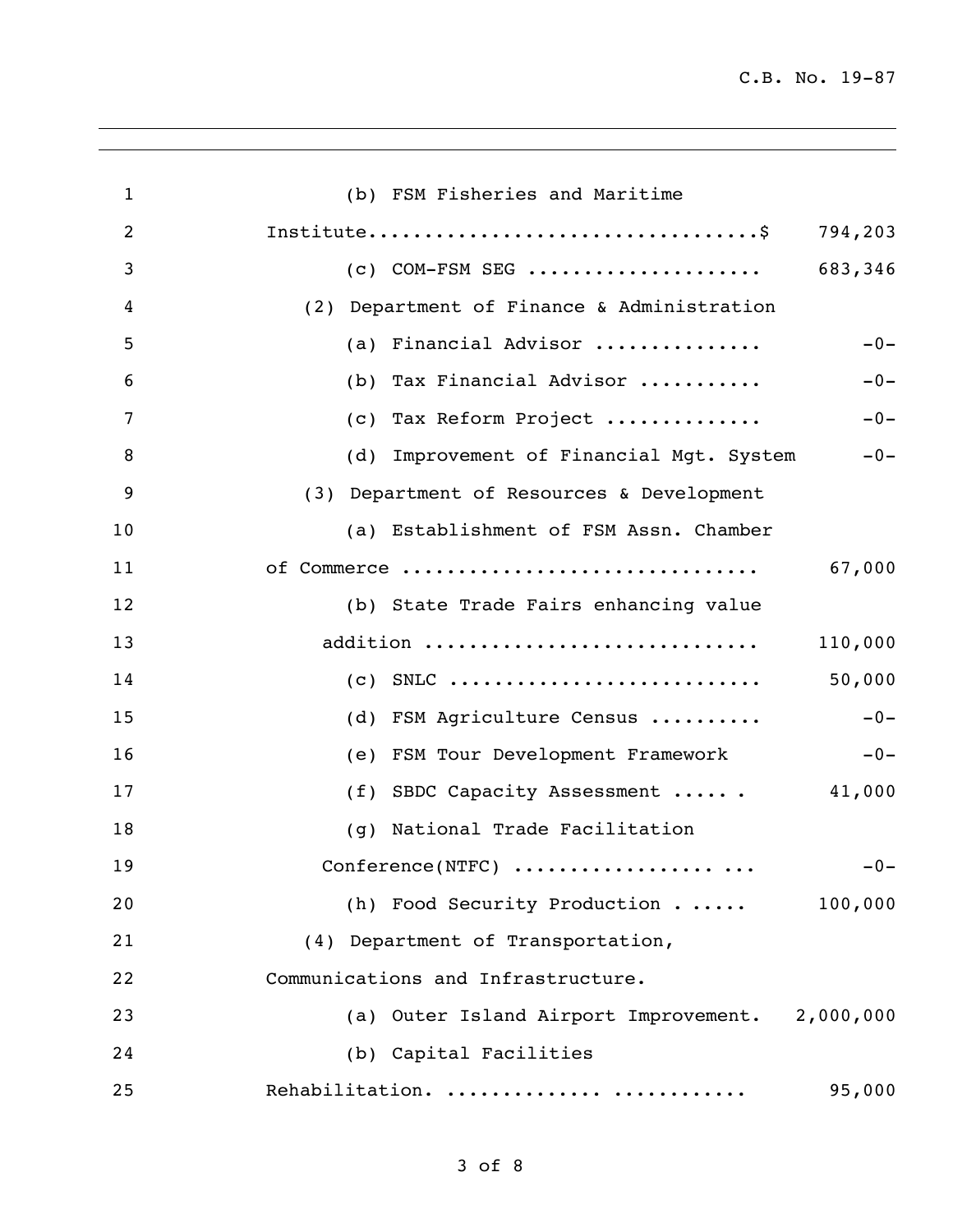| $\mathbf{1}$   | (c) Sekere, Palikir Road \$ 300,000               |
|----------------|---------------------------------------------------|
| $\overline{2}$ | (d) Centralizing of Network                       |
| 3              | Infrastructure<br>100,000                         |
| 4              | $-0-$<br>(e) FSM Capital security Fence           |
| 5              | (f) Weno Road/Xavier Road<br>150,000              |
| 6              | 150,000<br>Chuuk Airport<br>(g)                   |
| 7              | 300,000<br>(h) Kosrae Circumferential Road        |
| 8              | (i) Yap International Airport Terminal            |
| 9              | Improvement<br>300,000                            |
| 10             | (j) Renovation of the Washington, D.C.            |
| 11             | Embassy building 340,000                          |
| 12             | (5) Department of Justice.                        |
| 13             | (a) FSS Micronesia - Slipping $\ldots \ldots$ -0- |
| 14             | (b) Patrol boat major maintenance                 |
| 15             | 125,000                                           |
| 16             | $-0-$<br>(c) New Radio Communication              |
| 17             | (d) Satellite Phone and Usage Billings. 50,000    |
| 18             | (e) Contract Mediation Disputes                   |
| 19             | and litigations<br>155,857                        |
| 20             | (6) Infrastructure Development/IMF.               |
| 21             | (a) Infrastructure Development Projects<br>$-0-$  |
| 22             | (b) IMF<br>$-0-$                                  |
| 23             | (7) President's Office.                           |
| 24             | (a) FSM Trust Fund   38,000,000                   |
| 25             | 100,000<br>(b) Staff upgrading                    |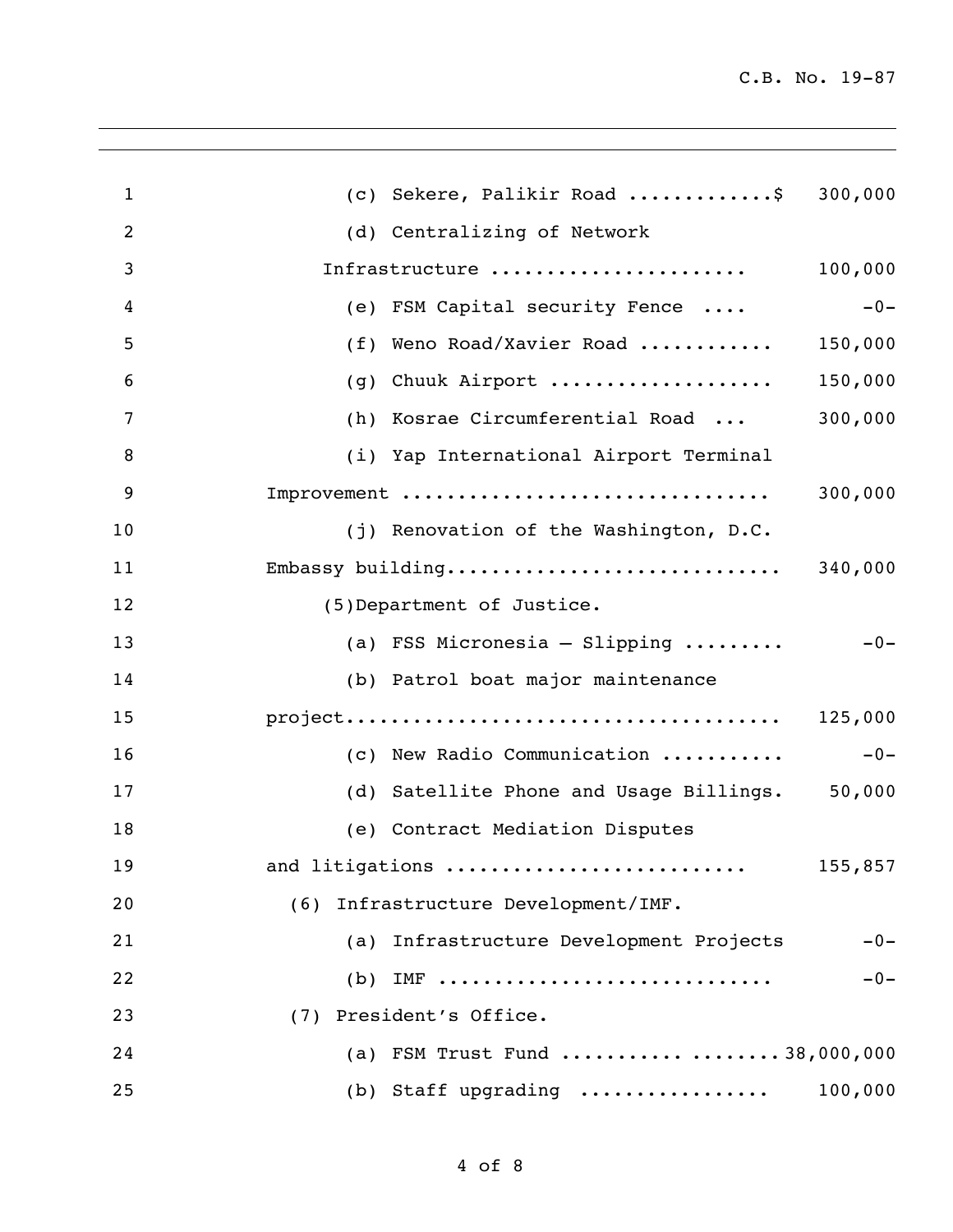| $\mathbf{1}$ | (c) Capacity Building Roadmap  \$                | $-0-$   |
|--------------|--------------------------------------------------|---------|
| 2            | (d) 2023 Set Aside                               | $-0-$   |
| 3            | (e) 2023 Investment Development Fund, not        |         |
| 4            | to be disbursed until the framework is developed |         |
| 5            | for appropriation                                | $-0-$   |
| 6            | (f) July 10, 2015 Inauguration 100,000           |         |
| 7            | (8) Office of SBOC.                              |         |
| 8            | (a) Monitoring & Reconciliation in the           |         |
| 9            |                                                  | $-0-$   |
| 10           | (b) Compact Review Committee                     | $-0-$   |
| 11           | (c) 2014 Development Partners Meeting.           | $0 -$   |
| 12           | (d) Implementation of ODA Policy                 | 50,000  |
| 13           | National Election.<br>(9)                        |         |
| 14           | (a) National Election (voter ID)  25,000         |         |
| 15           | (b) Public education on constitution             |         |
| 16           |                                                  | $-0-$   |
| 17           | (10) Department of Health and Social Affairs     |         |
| 18           | (a) Health Services Specialty                    |         |
| 19           | Pathologist                                      | 50,000  |
| 20           | (b) Environmental/water/food/                    |         |
| 21           |                                                  | 78,000  |
| 22           | (c) Medical Specialized Team                     | 195,000 |
| 23           | (d) Data Validation & Analysis                   | $-0-$   |
| 24           | (e) Assistance to States on NCD                  | $-0-$   |
| 25           | (f) Mapping of the Health Community              | $-0-$   |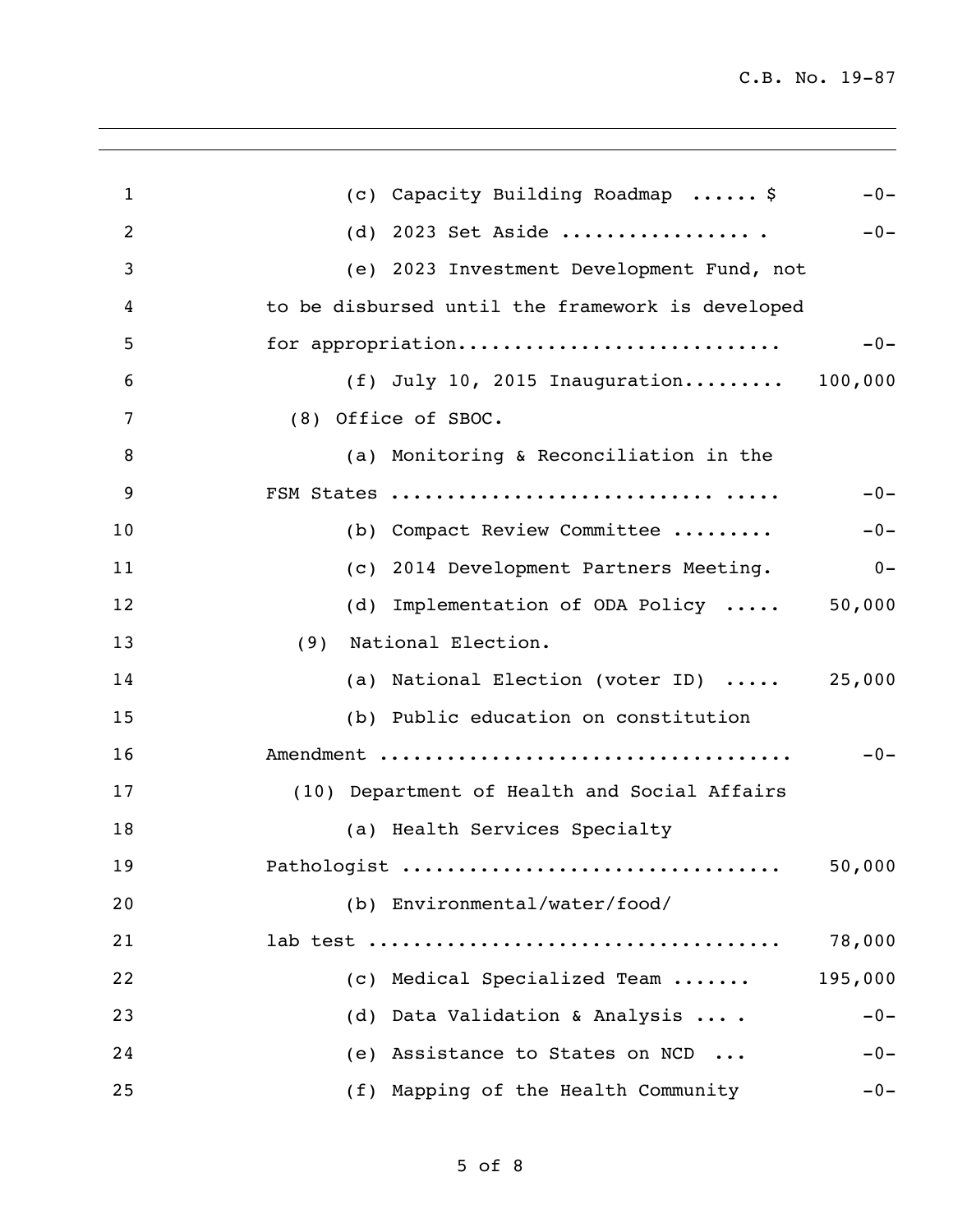| $\mathbf{1}$   | (g) Legal Assistance Legislation . \$<br>$-0-$      |
|----------------|-----------------------------------------------------|
| $\overline{2}$ | Accreditation and Standards Devt.<br>$-0-$<br>(h)   |
| 3              | (i) Health Economist<br>$-0-$                       |
| 4              | (11) Department of Education.                       |
| 5              | (a) Accreditation Intervention Project.<br>$-0-$    |
| 6              | (b) Education Initiatives; PROVIDED THAT,           |
| 7              | the funds are to be from amended Compact carry-     |
| 8              | 282,339                                             |
| 9              | (12) FSM Development Bank.                          |
| 10             | (a) Private Sector Capital<br>$-0-$                 |
| 11             | (b) Pacific Island Development Bank<br>$-0-$        |
| 12             | (13) Insurance Board.                               |
| 13             | (a) Improve and strengthen statutory and            |
| 14             | regulatory framework<br>$-0-$                       |
| 15             | (b) Consultant Site Evaluation<br>$-0-$             |
| 16             | (14) Other Capital and Human Resources Development. |
| 17             | (a) FSMSC Information Technology/                   |
| 18             | Infrastructure Development<br>100,000               |
| 19             | (b) Chuuk State Supreme Court<br>220,000            |
| 20             | (c) Pension Program<br>$-0-$                        |
| 21             | (d) Legis Regular Project<br>$-0-$                  |
| 22             | (e) Office of E.E.M. Generator and                  |
| 23             | Water Tank<br>$-0-$                                 |
| 24             | (f) Kosrae State Priority                           |
| 25             | Infrastructure Projects including land              |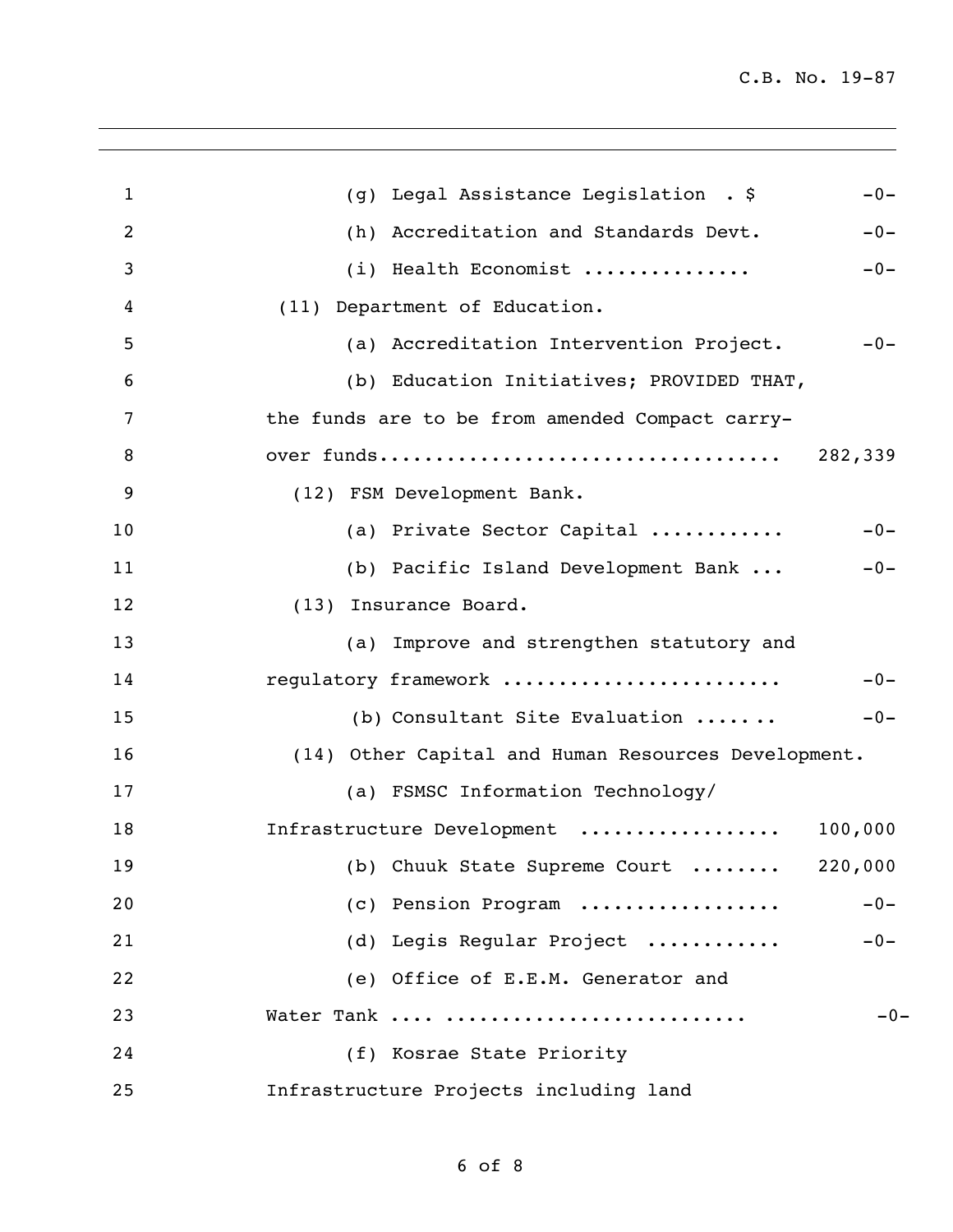1 acquisition and heavy equipment purchase . \$ 1,500,000 (g) Pohnpei State Priority Infrastructure Projects; PROVIDED THAT, for the next 3 years Pohnpei State shares shall be made available for appropriation by Pohnpei State Legislature for infrastructure improvement and development, that such improvements to include roads, utilities, 8 and other state major infrastructure ..... 2,750,000 (h) Yap State Priority Infrastructure Projects; PROVIDED THAT, at least up to \$350,000 shall be made available for consultation with architects, drafting, social planning, family planning, and design for providing infrastructure improvement and development... 1,500,000 (i) Chuuk State Priority Infrastructure Projects, including land acquisition and heavy equipment purchase to be 18 apportioned as follows: ........ [4,250,000] -0- (i) Monitoring and 20 Administration costs ............. [92,000] -0- (ii) Other priority 22 infrastructure projects ........ [4,158,000] -0- (j) NORMA consultation with China/Korea.. 15,000 (k) Kosrae satellite bandwidth service contract; PROVIDED THAT, this funding is on lent